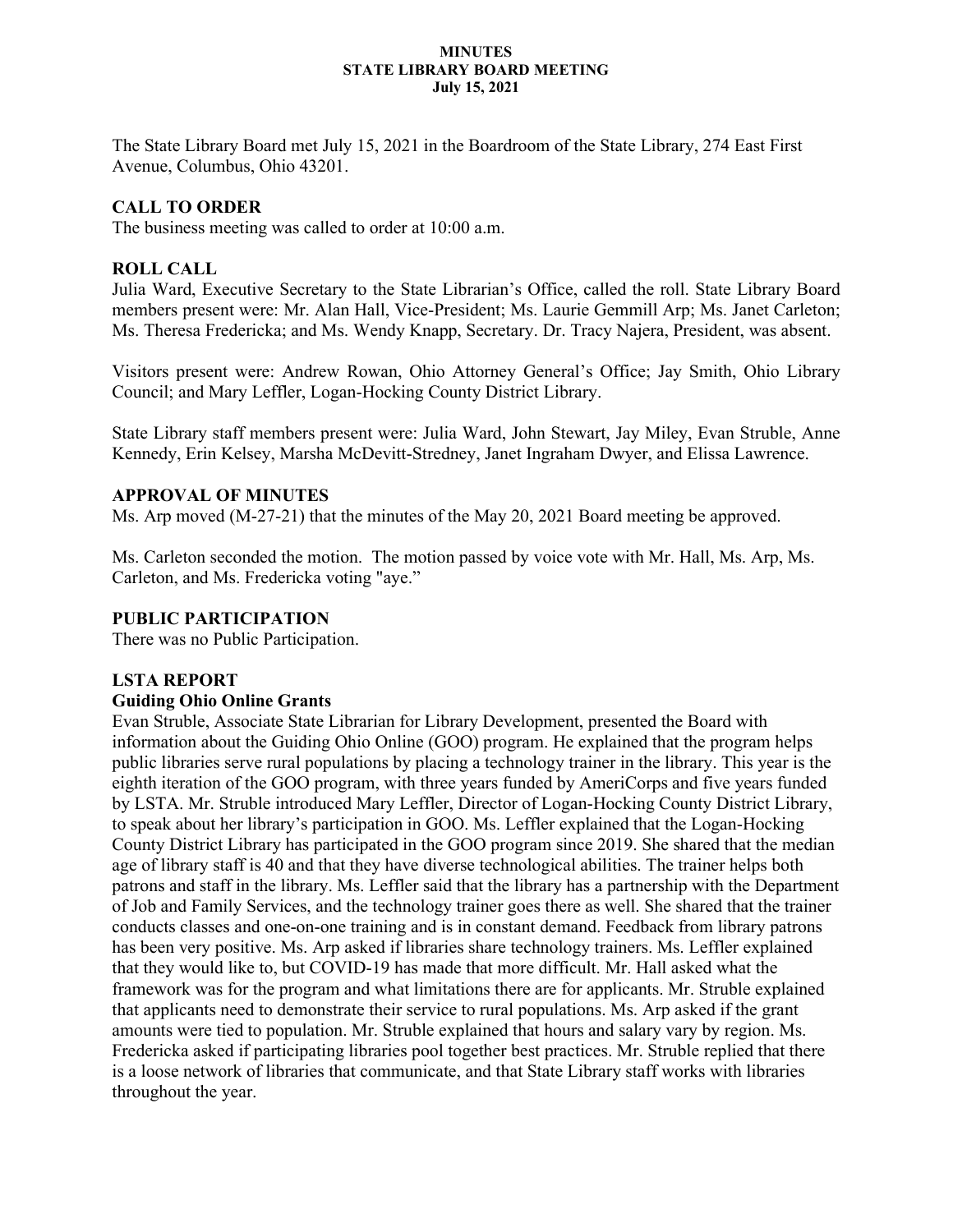Minutes State Library Board July 15, 2021 Page 2

Ms. Fredericka moved (M-28-21) that Library Services and Technology Act (LSTA) grants from FFY21 funds be awarded to the following libraries in the specified amounts for the Guiding Ohio Online project, a Services to Targeted Populations grant, for the period of October 1, 2021 – June 30, 2022.

|    | 1. Ada Public Library                          | \$23,520 |
|----|------------------------------------------------|----------|
| 2. | Ashtabula County Library District              | \$17,550 |
| 3. | Cardington-Lincoln Public Library              | \$12,852 |
| 4. | Conneaut Public Library                        | \$16,125 |
| 5. | Cuyahoga Falls Library                         | \$8,462  |
| 6. | East Palestine Memorial Public Library         | \$9,555  |
| 7. | <b>Guernsey County District Library System</b> | \$6,900  |
| 8. | Henderson Memorial Public Library              | \$8,142  |
| 9. | Jackson City Library                           | \$5,760  |
|    | 10. Kingsville Public Library                  | \$15,780 |
|    | 11. Logan-Hocking County District Library      | \$9,686  |
|    | 12. Madison Public Library                     | \$9,000  |
|    | 13. Meigs County District Public Library       | \$12,492 |
|    | 14. Pickerington Public Library                | \$18,868 |
|    | 15. Putnam County Public Library               | \$23,342 |
|    | 16. Salem Public Library                       | \$9,000  |
|    | 17. St. Clairsville Public Library             | \$8,550  |
|    | 18. Tipp City Public Library                   | \$8,640  |

Ms. Arp seconded the motion. The motion passed by roll call vote with Mr. Hall, Ms. Arp, Ms. Carleton, and Ms. Fredericka voting "aye."

## **STATE LIBRARIAN'S REPORT**

Ms. Knapp provided the Board with updates on the State Library. She shared that the state budget has been signed by the governor and took effect July 1. The Imagination Library was moved back to the Ohio Department of Job and Family Services' budget. She explained that she would still like to make contact with the Imagination Library for a possible partnership. Ms. Knapp shared that the State Library will open to the public on September 7. Ms. Knapp explained that there have been complications with the transition to the new statewide delivery courier. There was a delay in awarding the contract, and the new courier had to transition in seven weeks rather than three months. She said there have been communication and delivery issues since the start of the contract. Ms. Knapp explained that the prior courier provided spotty service in the last two weeks of their contract. She told the Board that Jamie Pardee, Chief Fiscal Officer, has been wonderful about working through the issues. Ms. Knapp stressed that statewide delivery is a core service and very important to the State Library. Ms. Arp asked if Ms. Knapp was confident that the courier is capable of handling the contract. Ms. Knapp replied that they have been the courier for Georgia for 20 years and they understand the needs of libraries. Mr. Hall said he has been taking phone calls regarding delivery and has been directing people to fill out the customer service form. Ms. Arp asked if the State Library has been communicating with libraries about the situation. Ms. Knapp explained that communications have gone to the delivery listserv and library directors even before the July 1 start of the new contract.

#### **American Rescue Plan Act (ARPA) Update**

Mr. Struble presented the Board with an update on the American Rescue Plan Act (ARPA). He shared that the State Library received about \$4.5 million dollars from ARPA. Almost \$1 million of